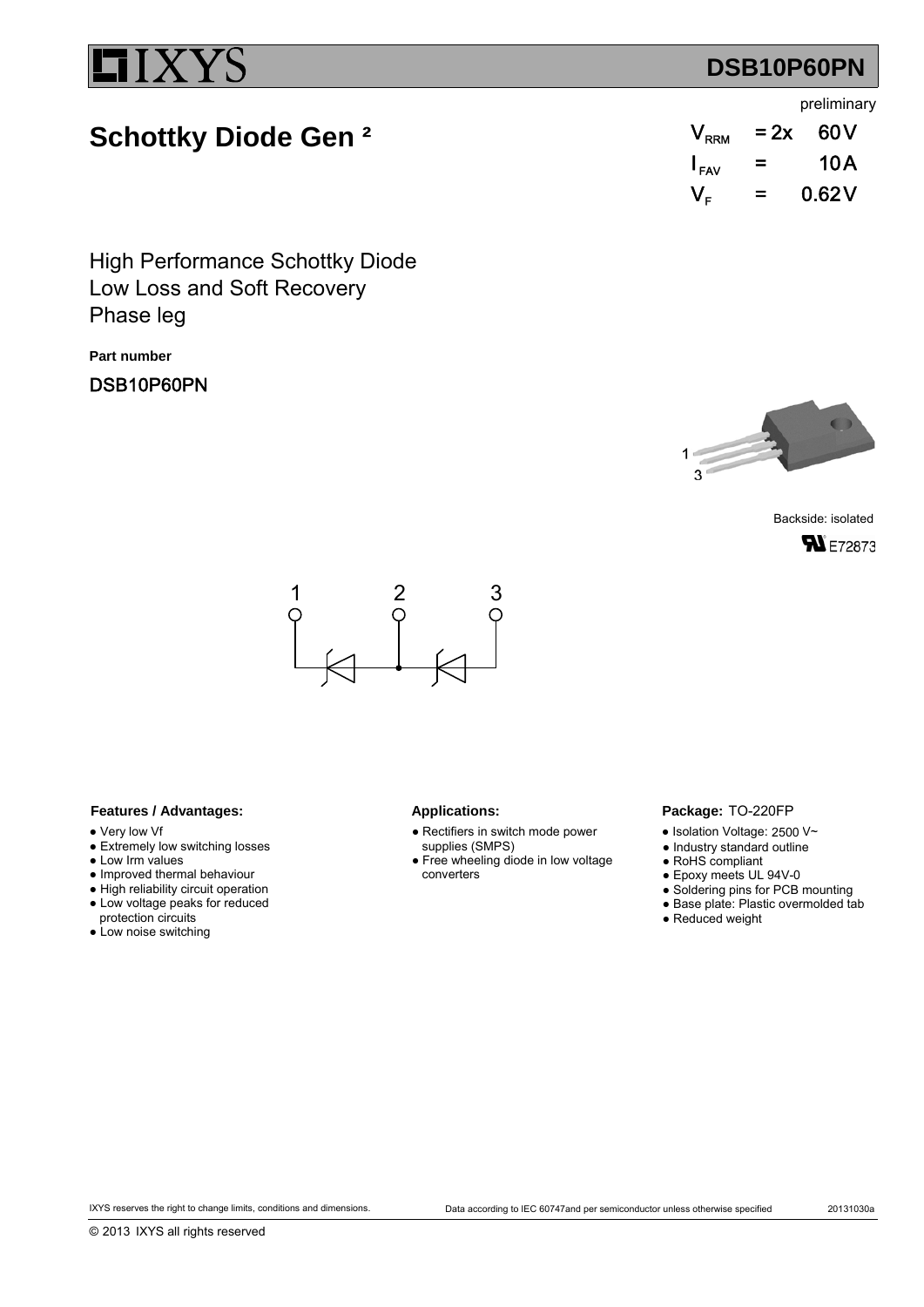#### XYS I  $\Box$

# **DSB10P60PN**

## preliminary

| <b>Schottky</b>        |                                                     |                                       |                                                                  |      | Ratings |      |           |
|------------------------|-----------------------------------------------------|---------------------------------------|------------------------------------------------------------------|------|---------|------|-----------|
| Symbol                 | <b>Definition</b>                                   | <b>Conditions</b>                     |                                                                  | min. | typ.    | max. | Unit      |
| $V_{\mathsf{RSM}}$     | max. non-repetitive reverse blocking voltage        |                                       | $T_{VJ}$ = 25°C                                                  |      |         | 60   | V         |
| <b>V<sub>RRM</sub></b> | max. repetitive reverse blocking voltage            |                                       | $T_{VJ}$ = 25°C                                                  |      |         | 60   | $\vee$    |
| $I_R$                  | reverse current, drain current                      | 60 V<br>$V_{\rm R}$ =                 | $T_{VJ}$ = 25°C                                                  |      |         | 4    | mA        |
|                        |                                                     | $V_R$ =<br>60 V                       | $T_{VJ} = 100^{\circ}C$                                          |      |         | 35   | mA        |
| $V_F$                  | forward voltage drop                                | 10 A<br>$I_F =$                       | $T_{VJ} = 25^{\circ}C$                                           |      |         | 0.69 | $\vee$    |
|                        |                                                     | 20 A<br>$I_F =$                       |                                                                  |      |         | 0.93 | V         |
|                        |                                                     | 10A<br>$I_F =$                        | $T_{VJ}$ = 125°C                                                 |      |         | 0.62 | V         |
|                        |                                                     | 20 A<br>$\vert_{E}$ =                 |                                                                  |      |         | 0.82 | V         |
| $I_{\text{FAV}}$       | average forward current                             | $T_c$ = 110 $^{\circ}$ C              | $T_{VJ}$ = 150 °C                                                |      |         | 10   | A         |
|                        |                                                     | rectangular<br>$d = 0.5$              |                                                                  |      |         |      |           |
| $V_{F0}$               | threshold voltage                                   |                                       | $T_{VJ}$ = 150 °C                                                |      |         | 0.44 | $\vee$    |
| $r_{\rm F}$            | for power loss calculation only<br>slope resistance |                                       |                                                                  |      |         | 16.1 | $m\Omega$ |
| $R_{thJC}$             | thermal resistance junction to case                 |                                       |                                                                  |      |         | 4.5  | K/W       |
| $R_{\text{thCH}}$      | thermal resistance case to heatsink                 |                                       |                                                                  |      | 0.50    |      | K/W       |
| $P_{\text{tot}}$       | total power dissipation                             |                                       | $\mathsf{T}_{\texttt{C}}$<br>$25^{\circ}$ C<br>$\qquad \qquad =$ |      |         | 30   | W         |
| $I_{FSM}$              | max. forward surge current                          | t = 10 ms; (50 Hz), sine; $V_R$ = 0 V | $T_{VJ}$ = 45°C                                                  |      |         | 240  | A         |
| $C_{J}$                | junction capacitance                                | 12 V $f = 1$ MHz<br>$V_{\rm R}$ =     | $25^{\circ}$ C<br>$T_{VJ}$ =                                     |      | 149     |      | pF        |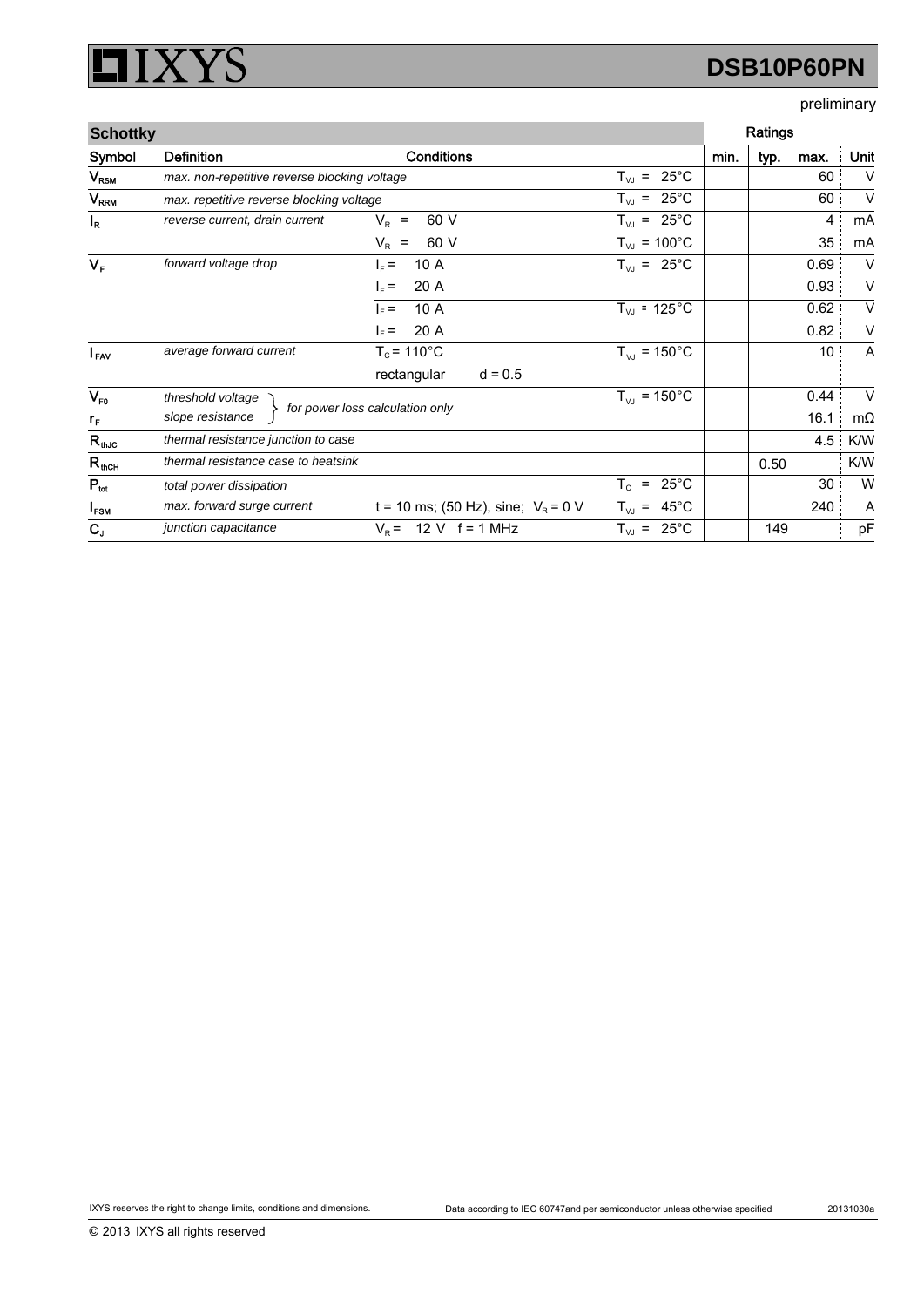

# **DSB10P60PN**

### preliminary

| <b>TO-220FP</b><br>Package |                                                              |                   |                      |      | Ratings |      |      |             |
|----------------------------|--------------------------------------------------------------|-------------------|----------------------|------|---------|------|------|-------------|
| Symbol                     | <b>Definition</b>                                            | <b>Conditions</b> |                      |      | min.    | typ. | max. | Unit        |
| I <sub>RMS</sub>           | <b>RMS</b> current                                           | per terminal      |                      |      |         |      | 35   | A           |
| $T_{\nu J}$                | virtual junction temperature                                 |                   |                      |      | -55     |      | 150  | °C          |
| $T_{op}$                   | operation temperature                                        |                   |                      |      | -55     |      | 125  | $^{\circ}C$ |
| $T_{\text{stg}}$           | storage temperature                                          |                   |                      |      | -55     |      | 150  | $^{\circ}C$ |
| Weight                     |                                                              |                   |                      |      |         | 2    |      | g           |
| $M_{\rm p}$                | mounting torque                                              |                   |                      |      | 0.4     |      | 0.6  | Nm          |
| $F_c$                      | mounting force with clip                                     |                   |                      |      | 20      |      | 60   | N           |
| $d_{\mathsf{Spp/App}}$     | creepage distance on surface   striking distance through air |                   | terminal to terminal | 1.6  | 1.0     |      |      | mm          |
| d spb/Apb                  |                                                              |                   | terminal to backside | 2.5  | 2.5     |      |      | mm          |
| $V_{\rm isol}$             | isolation voltage                                            | $t = 1$ second    |                      |      | 2500    |      |      | V           |
|                            | 50/60 Hz, RMS; I <sub>ISOL</sub> ≤ 1 mA<br>$t = 1$ minute    |                   |                      | 2080 |         |      | ٧    |             |



### Part number

- $D = Diode$
- S = Schottky Diode
- $B =$  ultra low VF
- 10 Current Rating [A] =
- P 60 Phase leg Reverse Voltage [V] = =
- PN TO-220ABFP (3) =

| Orderina | Part Number     | Marking on Product | <b>Delivery Mode</b> | Quantity | Code No. |
|----------|-----------------|--------------------|----------------------|----------|----------|
| Standard | 10P60PN<br>DSB1 | 10P60PN<br>DSB     | ube                  | 50       | 511341   |

|              | <b>Equivalent Circuits for Simulation</b> |                 | * on die level | $T_{\text{VI}}$ = 150 °C |
|--------------|-------------------------------------------|-----------------|----------------|--------------------------|
|              |                                           | <b>Schottky</b> |                |                          |
| $V_{0 \max}$ | threshold voltage                         | 0.44            |                |                          |
| $R_{0 \max}$ | slope resistance *                        |                 |                | mΩ                       |